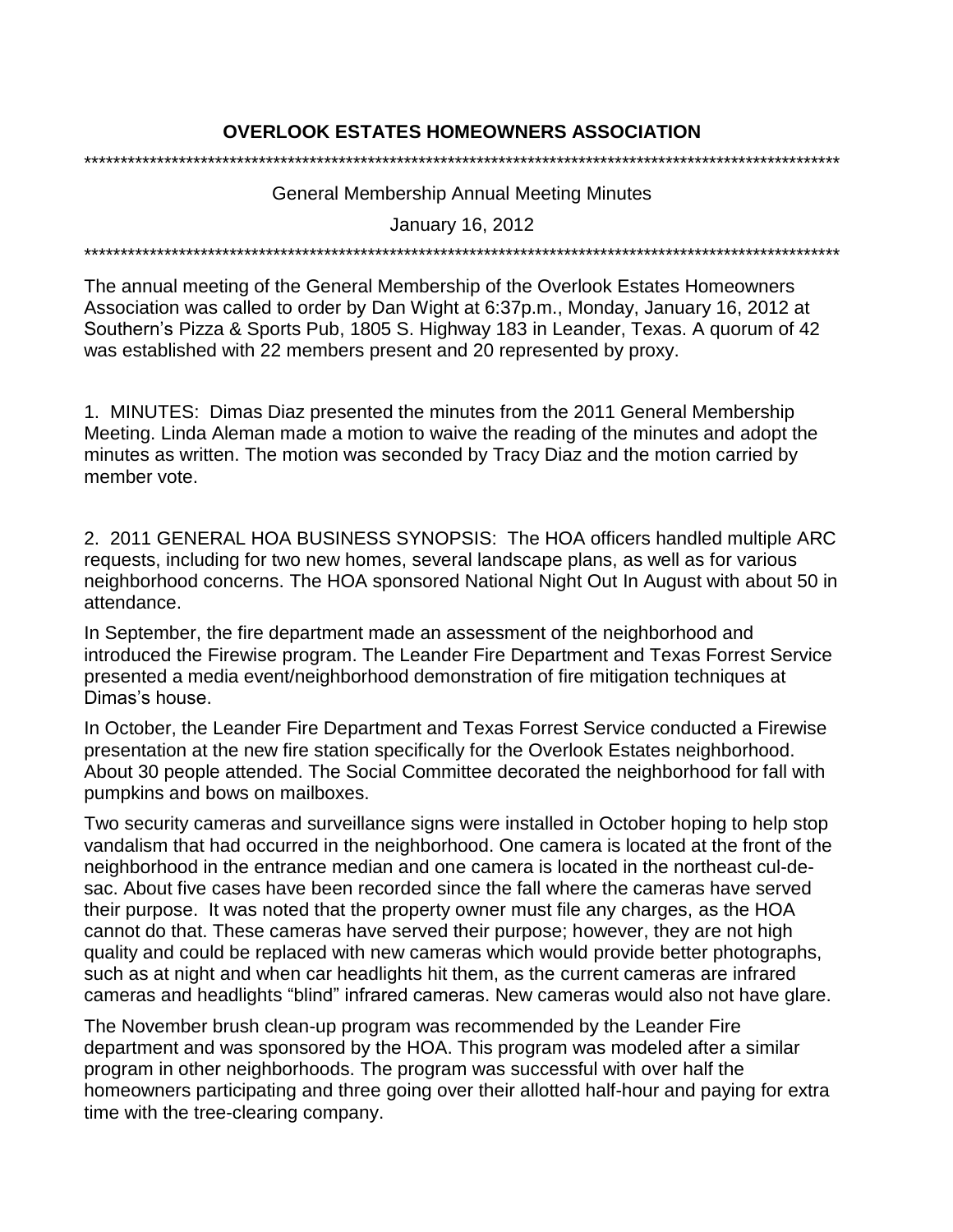The Social Committee changed the mailbox decorations to red bows after Thanksgiving and the front entrance was decorated for Christmas. The HOA sponsored the Overlook Estates Christmas party. About 55 people attended. Bar-b-queue from Smokey Mo's was served, and Santa was there, along with face painting, cupcake decorating for the kids, and more.

3. TREASURER'S REPORT AND PRESENTATION OF PROPOSED 2012 BUDGET: Dimas Diaz presented the Treasurer's Report and Statement of Income and Expenses to date for 2011:

- We had Income of \$15,701
- We had Expenses of \$14,886
- We have \$11,720 in the checking account
- We have \$14,108 in the Money Market account and \$26,000 in CD's
- Total bank balance of \$51,828

The proposed Budget for 2012 was presented in written form to each member present

- **Projected Income is \$14,100 from 8 undeveloped and 43 developed lots**
- Projected Expenses are \$13,130
- **Projected surplus of \$970**

Berna Alderson made a motion to approve the 2012 Budget as presented. The motion was seconded by Rodger Webster and with no further discussion the motion carried by member vote.

## 4. COMMITTEE REPORTS:

- WELCOMING COMMITTEE: We had five (5) new residents move in in 2011, the Swint, Allen, Sanchez, Webster and Poe families all moved into homes in 2011. With Les and Jan Davis moving, Berna Alderson has agreed to take over the Welcoming Committee.
- WEBSITE: Rusty Alderson has agreed to continue running the OE website. Let him know if you need anything added to the site or corrected.
- SOCIAL COMMITTEE: Maria Fulton will head-up the Social Committee, which oversees the Fall Pumpkins and bows in October, the Cookie Swap, the red bows and Christmas decorations, and the annual Christmas party.
- **NEIGHBORHOOD WATCH: Tracy Diaz has agreed to continue to oversee the** Neighborhood Watch and National Night Out. We had a great turnout from the Fire and Police departments and she thanked everyone for loaning tables and chairs.
- **FIREWISE:** Dan Wight talked about the Firewise efforts in our community. We are the first neighborhood in this area to do this. We are hoping it will not only help save homes in case of a fire, but also eventually pay off in insurance breaks. There are certain things we must do in our neighborhood to be a Firewise community. We must do two (2) hours per year per person in the neighborhood towards being Firewise. This includes trimming bushes, so it is important to track any time that is spend trimming bushes at your house.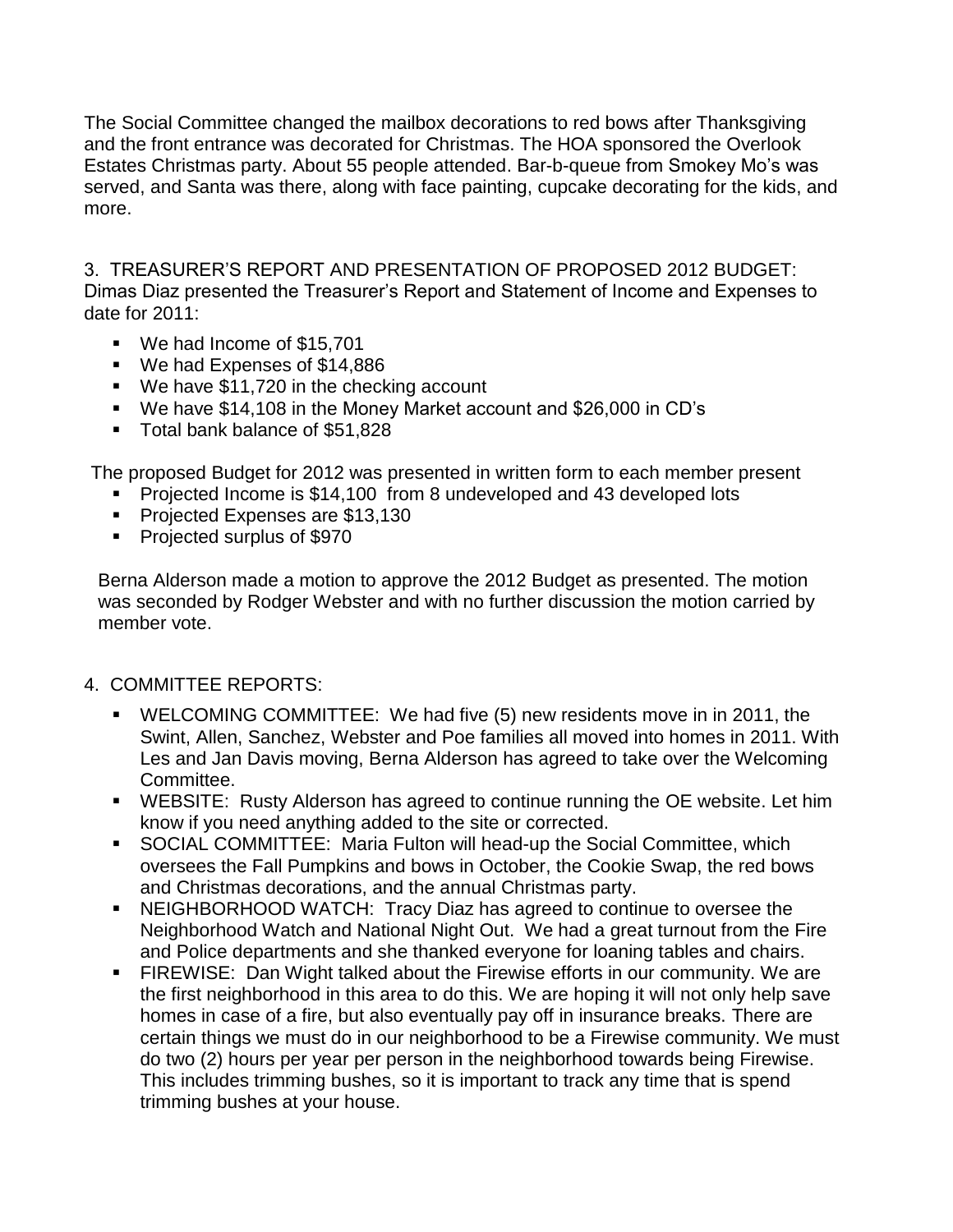- NEIGHBORHOOD IMPROVEMENTS: Rob spoke about this new committee and passed out a list of possible neighborhood improvements that had been mentioned by residents or board members, and explained each one:
	- (1) Updating the Overlook Estates entryway (estimated cost of \$19,77914) This includes Pillars to be built along with the entry which could allow for a future gated community; new center icon, landscaping, landscape lighting, additional irrigation, electricity, and removal of the existing two icons;
	- (2) Updating/replacing the surveillance camera equipment with professional grade equipment (estimated cost of \$8,508.24).
	- (3) CC & R Revisions (no listed estimated cost). Much has changed since these were originally written and many changes are to come shortly. We should address changes to the CCRs, as the board cannot address all issues because the CCRs are vague. Will need to contact an attorney for this.

The HOA board will send out additional information in April for a vote on taking action on the three items listed, and they will be looking for volunteers for the Neighborhood Improvements Committee to help discuss any of these issues.

The HOA Board thanked our neighbors who have graciously volunteered their time serving on committees and helping with events.

Berna Alderson asked if the Neighborhood Improvement information sheet could be sent to each homeowner since many are not in attendance at this meeting.

A request was made to clarify what type of revisions need to be made to the CCRs. An example given was that the CCRs state that the Board must communicate to homeowners either verbally or by registered mail or certified mail. The CCRs don not technically allow communication via email. In addition, ARC forms are automatically approved by default after 30 days of no action. The Board feels they should be automatically denied after 30 days of no action, not approved.

Roger Webster asked if there had been any prior communication with the homeowners about the surveillance equipment prior to its installation, and who gave input on the entrance update information. There had not been any prior communication – the Board was trying to solve a community problem - vandalism and illegal dumping.

John Swint asked about the need to update the front entrance. He commented that not everyone might agree that it is what we want. Rob Aldridge clarified that it is not a *need*, it is a *want* that would have to be voted on and that it was just an idea to start a committee and the Board is asking if anyone is interested to volunteer for it. Roger Webster volunteered. Rod Hess asked what was wrong with the entry we have now. There was a discussion about whether the purpose of the entryway was to prepare to buy back our streets from the city. That is not the intention of the change; however, it could accommodate that if we decided to buy back our streets at some point in the future.

Rusty Aldridge made a motion to halt the discussion on the entryway, as it was not meant for this meeting. Roger Webster seconded the motion and it was carried by majority vote.